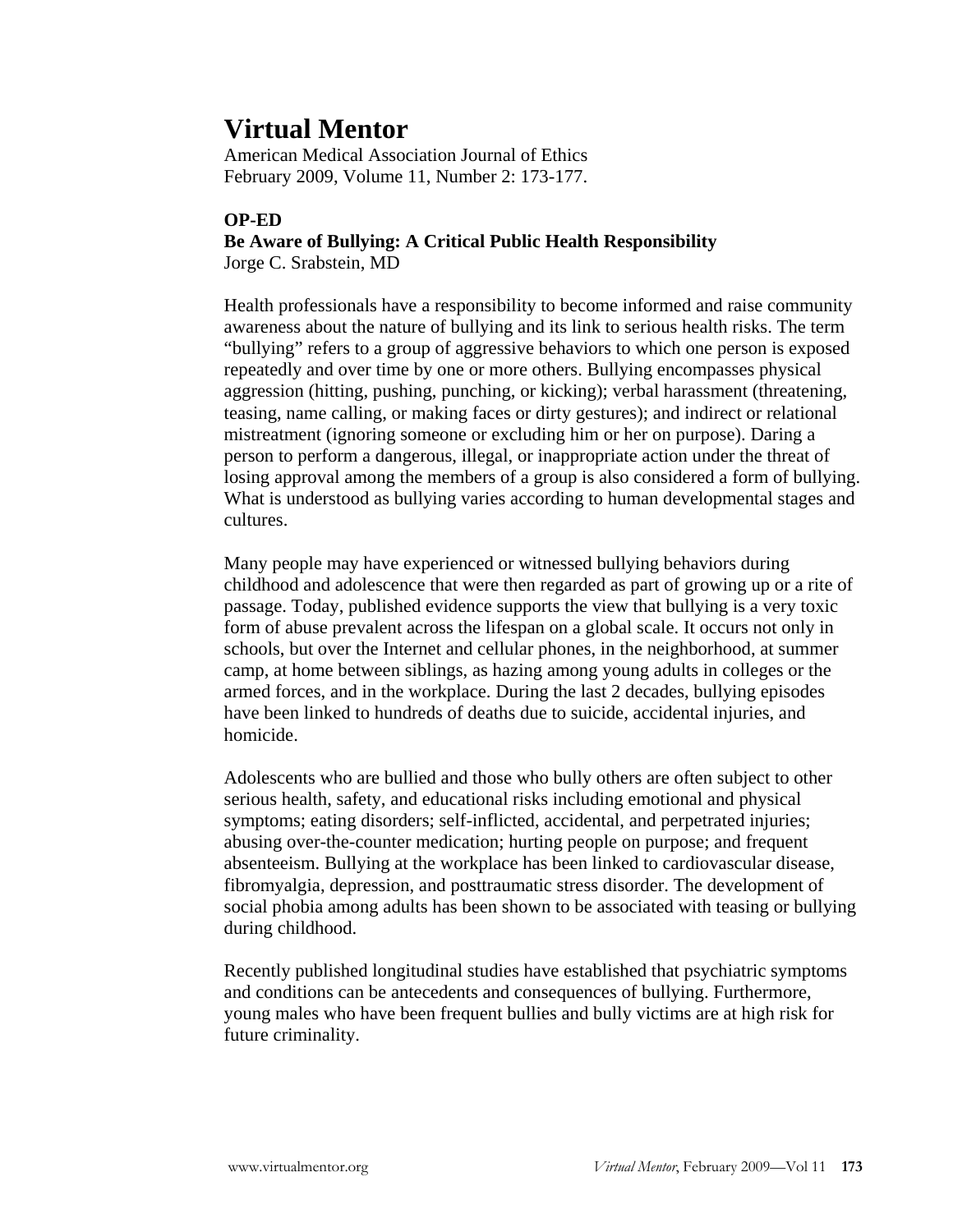The death of Megan Meier prompted attention toward a new version of bullying: cyber-bullying—acting cruelly to others by sending or posting harmful material using the Internet or a cellular phone. In October 2006, Meier, a teenager in Missouri, committed suicide after receiving messages on her MySpace web page that could be classified as bullying. Cyber-bullying differs from the more traditional forms in that it can occur at any time, its messages and images can be distributed instantaneously to a wide audience, and perpetrators can remain anonymous, often making them difficult to trace.

Bullying is a multifaceted form of maltreatment derived from complex biopsychosocial and cultural precursors. Health professionals can contribute to a community awareness of bullying and its prevention. A step in this direction is implementation of programs to improve the environmental emotional safety of schools and adult workplaces through strategies that enhance peer support, mutual respect, and a zero tolerance for bullying. Such a primary prevention approach, however, will be insufficient to avert the occurrence of bullying episodes, which may require further school or workplace intervention and referral for treatment.

Health professionals have the unique opportunity to detect occurrences of bullying in every emergency or routine medical visit by ascertaining whether a patient participates in this type of maltreatment as a perpetrator or victim. A positive detection should lead to a referral for an organizational (school or workplace) intervention to prevent the occurrence of further incidents (secondary prevention). At this time, the perpetrator should be made aware of the harm inflicted on the victim, leading to "restorative justice" through an apology. The guidance given to the bully should promote respect, empathy, tolerance, and sensitivity to diversity. At the same time, the victim should be supported and protected from retaliation and further episodes of bullying. Penalties such as suspensions, expulsions, or protective orders should not be thought of as punishments or deterrents to bullying, but as means of protecting the victims by temporarily separating the bully from his or her peers. Reporting of bullying incidents should be encouraged as a public health tool that leads to organizational intervention. This entails a change in the cultural belief that reporting is a means to get the perpetrator in trouble.

Both victims and bullies should be screened to identify health, emotional, or academic risks associated with their involvement in the bullying incident. Mental health treatment should be considered for those who are unable to stop bullying in spite of organizational intervention and for those (bullies or victims) who are suffering from health or safety problems. Treatment should address the medical or psychiatric conditions that precede or result from bullying. Ongoing monitoring should be in place to rule out suicidal or homicidal ideation or plans. Finally, it is important to document the recurrence of bullying episodes or exposure to new types of victimization.

As we become aware of the toxicity of bullying, we face the possible recognition of our own participation in these behaviors as a victim or perpetrator during childhood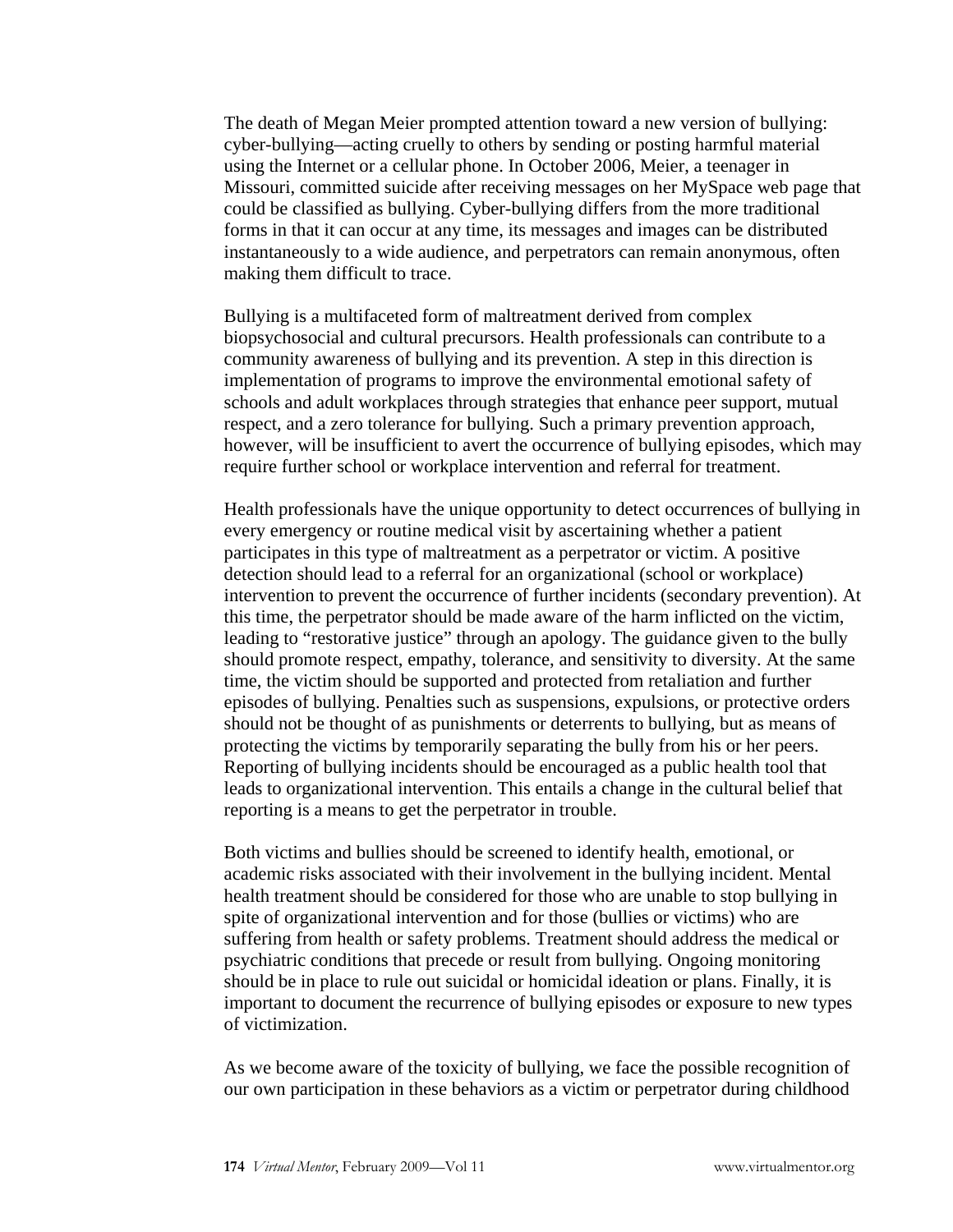or adolescence. Bullying can exist in the hospital milieu, among medical students, physicians, and nurses. In a social and cultural framework that tends to divide the world between good and malicious, we may neglect the serious health and safety risks affecting those who are perpetrators and those who are both bullies and victims. Our training as health practitioners and our anamnestic methodology in searching for etiology may prompt us to ask the victim why he or she thinks the bully picked on him or her (e.g., something about his or her physical appearance, speech characteristics, or emotional vulnerabilities). This type of inquiry may worsen the victim's self esteem and perhaps make him or her feel responsible for the victimization. The urgent need to prevent the morbidity and mortality of bullying brings psychosocial issues to the forefront of pediatric and adult medicine—at a level not reached in the last 45 years since the lethal aspects of child abuse came to public awareness.

## **Suggested Readings**

Bonafons C, Jehel L, Coroller-Bequet A. Specificity of the links between workplace harassment and PTSD: primary results using court decisions, a pilot study in France. [published online ahead of print September 29, 2008]. *Int Arch Occup Environ Health.* doi:10.1038.nm1024.

Due P, Holstein BE. Bullying victimization among 13 to 15-year-old school children: results from two comparative studies in 66 countries and regions. *Int J Adolesc Med Health*. 2008;20(2):209-221.

Einarsen S, Hoel H, Zapf D, Cooper C. *Bullying and Emotional Abuse in the Workplace: International Perspectives in Research and Practice*. London, England: Taylor & Francis; 2003.

Eisenberg M, Neumark-Sztainer D. Peer harassment and disordered eating. *Int J Adolesc Med Health.* 2008;20(2):155-164.

Juvonen J, Gross EF. Extending the school grounds?—Bullying experiences in cyberspace. *J Sch Health*. 2008;78(9):496-505.

Kempe CH, Silverman FN, Steele BF, Droegemueller W, Silver HK. The batteredchild syndrome. *JAMA.* 1962;181:17-24.

Kim YS, Leventhal B. Bullying and suicide. A review. *Int J Adolesc Med Health*. 2008;20(2):133-154.

Kivimaki M, Leino-Arjas P, Virtanen M, et al. Work stress and incidence of newly diagnosed fibromyalgia: prospective cohort study. *J Psychosom Res.* 2004;57(5):417-422.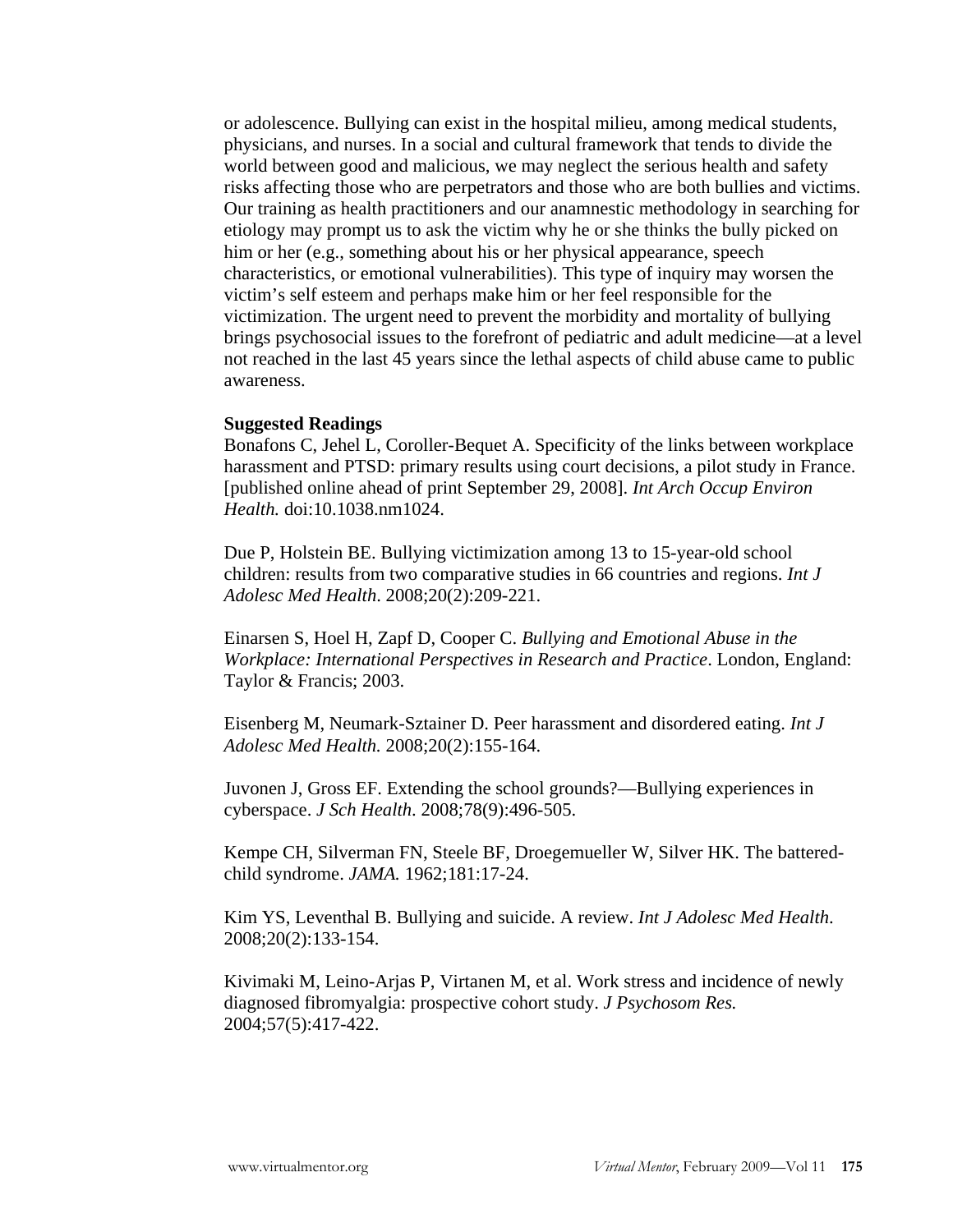Kivimaki M, Virtanen M, Vartia M, Elovainio M, Vahtera J, Keltikangas-Jarvinen L. Workplace bullying and the risk of cardiovascular disease and depression. *Occup Environ Med*. 2003;60(10):779-783.

Kumpulainen K. Psychiatric conditions associated with bullying. *Int J Adolesc Med Health*. 2008;20(2):121-132.

Laflamme L, Moller J, Hallqvist J, Engstrom K. Peer victimization and intentional injuries: quantitative and qualitative accounts of injurious physical interactions between students. *Int J Adolesc Med Health*. 2008;20(2):201-208.

McCabe RE, Antony MM, Summerfeldt LJ, Liss A, Swinson RP. Preliminary examination of the relationship between anxiety disorders in adults and self-reported history of teasing or bullying experiences. *Cogn Behav Ther*. 2003;32(4):187-193.

Olweus D. Norway. In: Smith PK, Morita Y, Junger-Tas J, Olweus D, Catalano R, Slee P, eds. *The Nature of School Bullying. A Cross-national Perspective.* 1st ed. London: Routledge; 1999: 30-31.

Paice E, Aitken M, Houghton A, Firth-Coznes J. Bullying among doctors in training: cross sectional questionnaire survey. *BMJ*. 2004;329(7467):658-659.

Smith PK, Monks CP. Concepts of bullying: developmental and cultural aspects. *Int J Adolesc Med Health.* 2008;20(2):101-112.

Sourander A, Jensen P, Ronning JA, et al. Childhood bullies and victims and their risk of criminality in late adolescence: the Finnish From a Boy to a Man Study. *Arch Pediatr Adolesc Med.* 2007;161(6):546-552.

Srabstein JC, Joshi P, Due P, et al. Prevention of public health risks linked to bullying: a need for a whole community approach. *Int J Adolesc Med Health.* 2008;20(2):185-199.

Srabstein JC, Piazza T. Public health, safety and educational risks associated with bullying behaviors in American adolescents. *Int J Adolesc Med Health.*  2008;20(2):129-139.

Srabstein JC. Deaths linked to bullying and hazing. *Int J Adolesc Med Health.* 2008;20(2):223-233.

Srabstein JC, McCarter RJ, Shao C, Huang ZJ. Morbidities associated with bullying behaviors in adolescents. School based study of American adolescents. *Int J Adolesc Med Health*. 2006;18(4):587-596.

Woelfle CY, McCaffrey R. Nurse on nurse. *Nurs Forum*. 2007;42(3):123-131.